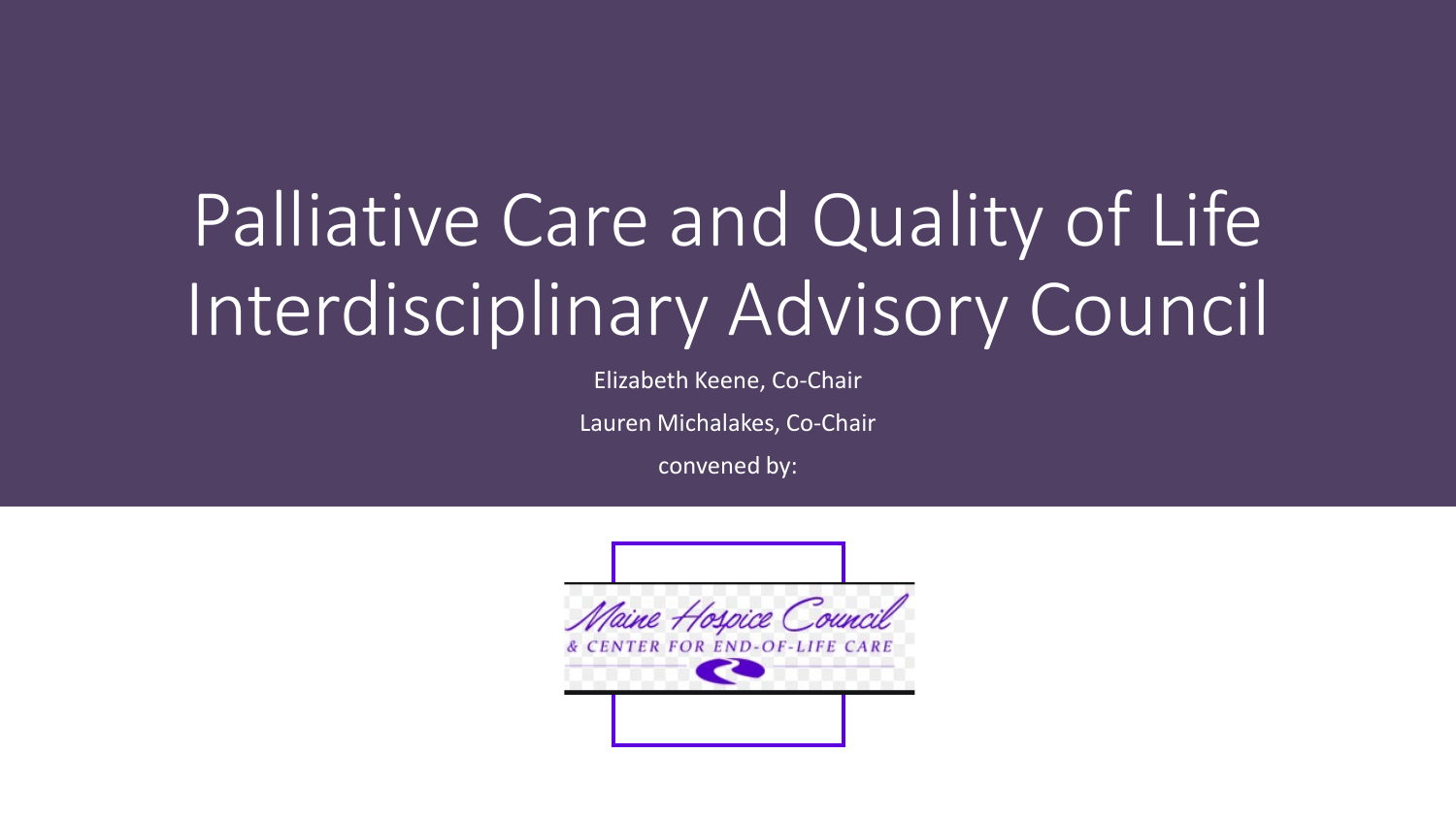LD 782: An Act to Improve the Quality of Life of Persons with Serious Illness (2015)

- Established the Palliative Care and Quality of Life Interdisciplinary Advisory Council to assess status of palliative care and make recommendations to improve quality and delivery of patient-centered and family-focused care to patients with serious illness
- 13 appointed members, convened by the Maine Hospice Council with Executive Director serving as nonvoting member
- Palliative Care: Medical specialty to improve the quality of life of those with serious medical illness; cornerstones are excellent pain and symptom management, skilled communication regarding goals of care, and psychosocial and spiritual supports to manage all aspects of suffering related to serious and life-limiting illness, all life-limiting illnesses, at any stage, all ages, all sites
- Palliative Care is not Hospice! But hospice is palliative care when time is short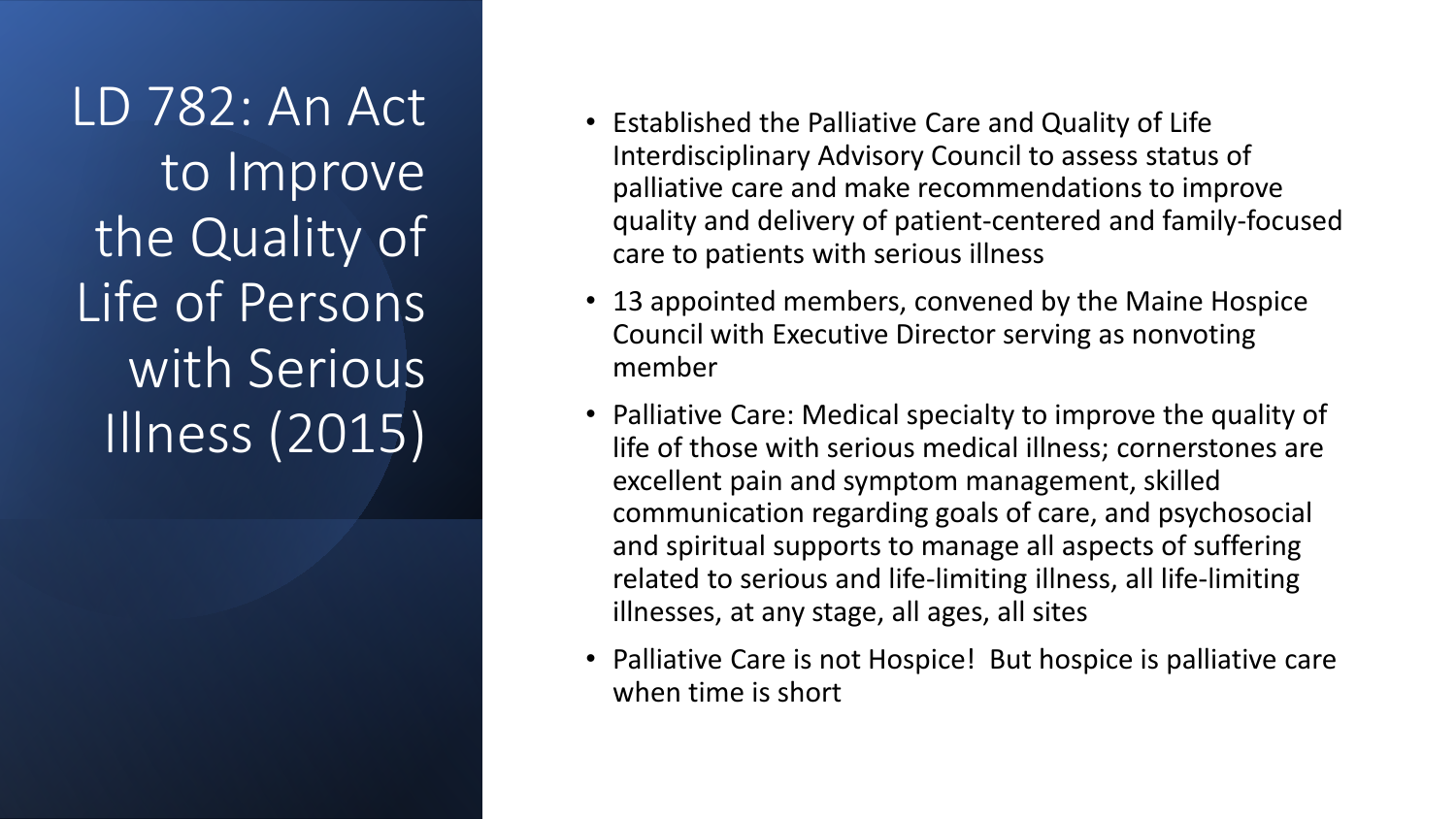## 5 years in….

• Information gathering:

- Needs and deficiencies identified in elderly, rural, pediatric, mental health and homeless, cancer and dementia populations, native American, immigrant, LBGTQ
- inadequate payer engagement in both understanding and appropriate reimbursement
- Data Collection:
	- MeHAF funded survey of palliative care programs in all hospitals, home care agencies and hospice programs
		- 27% hospitals with formal palliative care programs, mostly larger urbanized settings
		- Few home-based programs identified
		- Non-standardized, reimbursed only under Part B, physician billing
- Strategic planning: identified four priorities
	- Education for health care professionals and the public
	- Rural access for palliative care services
	- Pediatric palliative care
	- Provider-payer pilot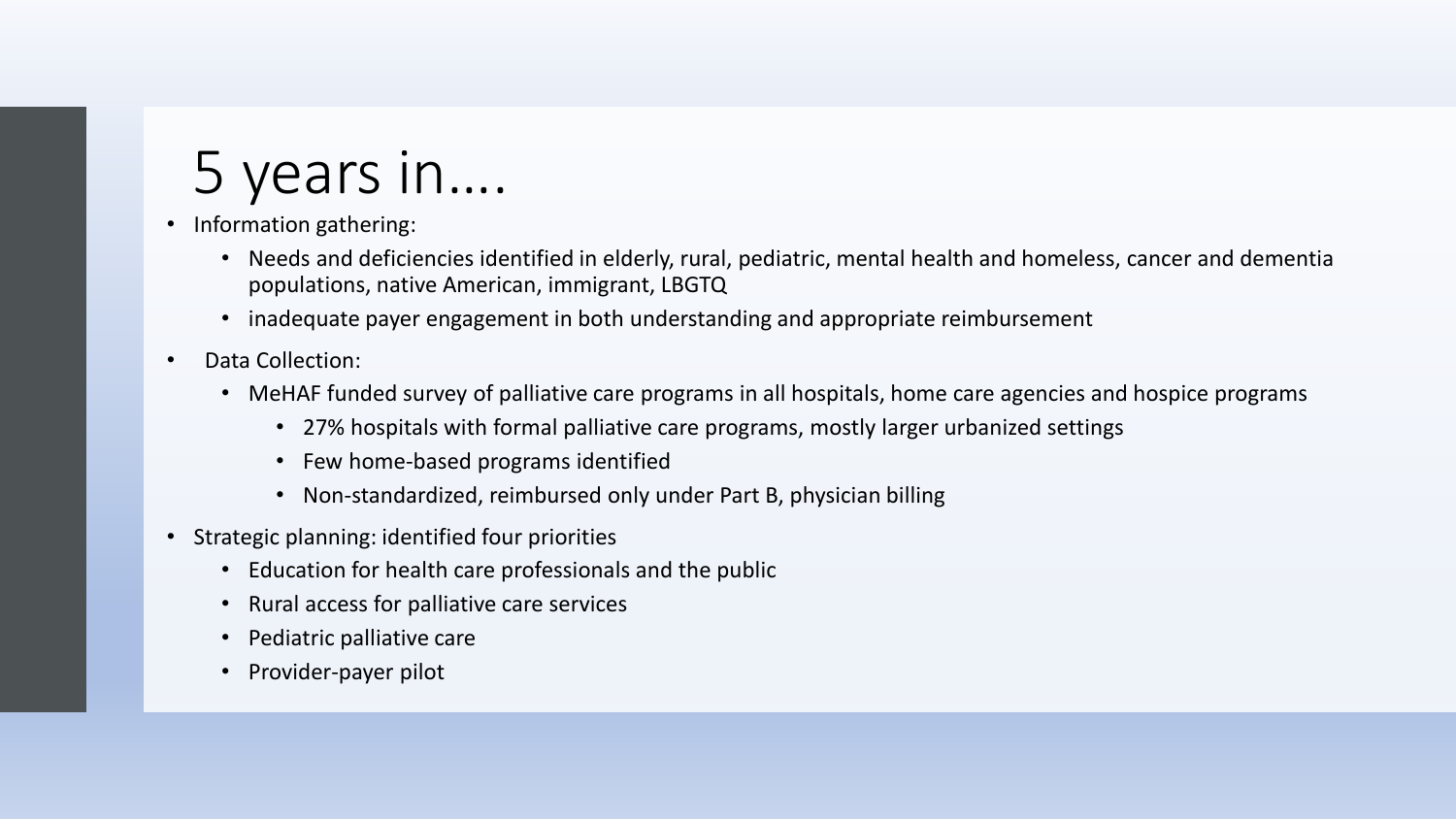## 5 years in….

- Educational Initiatives
	- Project ECHO<sup>®</sup>: Extension for Community Healthcare Outcomes through University of New Mexico
		- Technology-based Platform (Zoom) to educate providers in skills and knowledge of palliative care, and development of a "learning community"
		- Collaboration between Advisory Council and MaineHealth
		- Monthly didactic and case discussions, attendance 30-40, broad interdisciplinary participation
	- Initial plans for a statewide palliative care conference (on hold due to COVID-19)
- MeHAF Systems Improvement and Innovation Responsive Grant: LOI accepted in 2020: Creating Access for Rural Maine **Communities**
- Advocacy
	- State and federal legislation